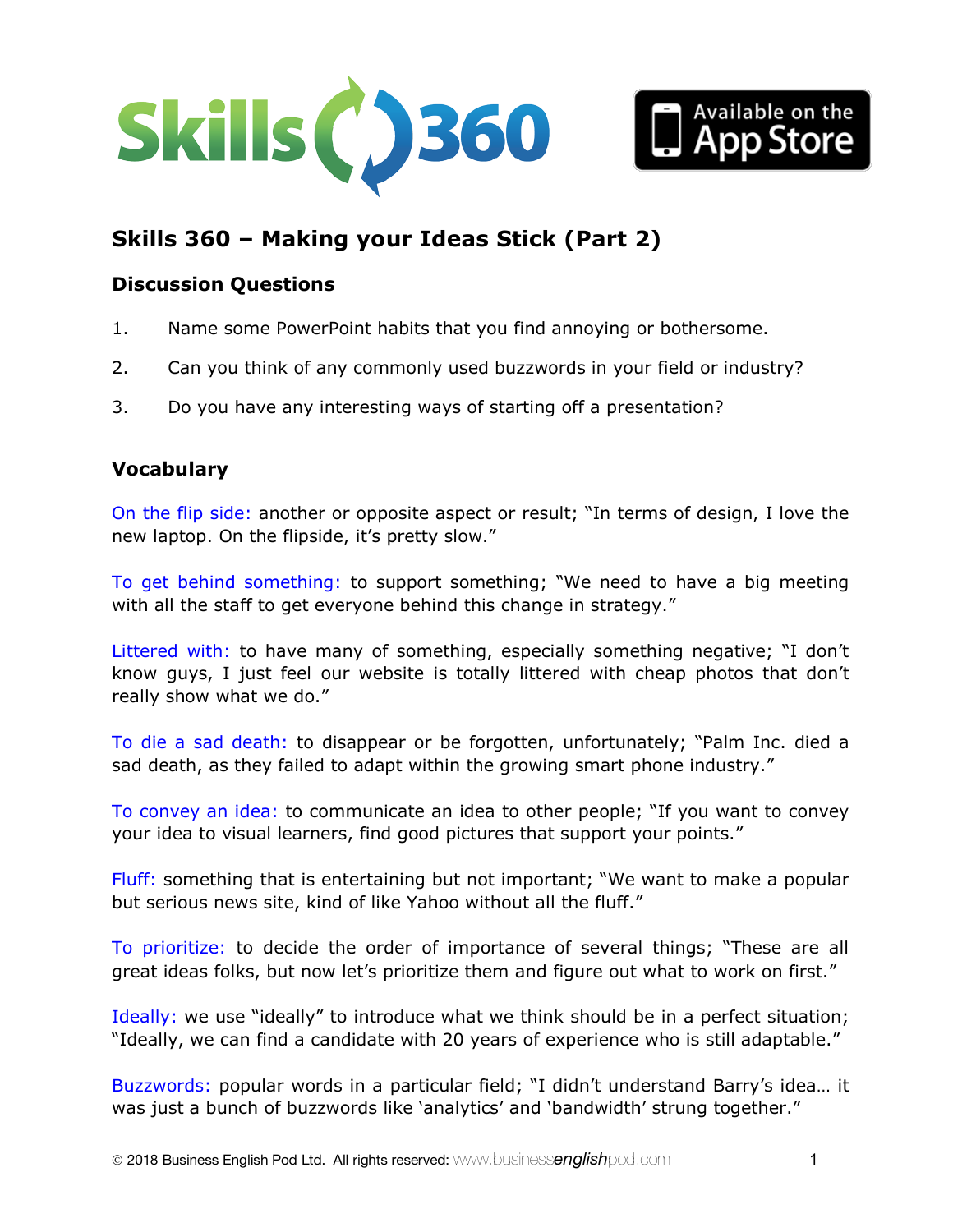To be touted as: to be praised as or called in a positive way; "Black Panther is being touted as one of the most important movies of the past decade."

Seniors: elderly people; "Our company provides health and food services to seniors who still live alone."

Dynamic: involving energy, change, or movement; "Dave is known as a dynamic speaker who can wow crowds with his energy and enthusiasm."

To engage: to hold the attention of; "We're trying very hard to engage more young people through social media."

Rational: based on logical thinking; "A lot of buying decisions are not really rational, but based on emotional impulse."

Intensity: strength, or level of power or energy; "The boss stared across the table at me with such intensity that I was suddenly afraid he might fire me."

Chorus: the repeated part of a song; "For the launch, let's find an upbeat popular song and try to get everyone to sing the chorus together."

Melody: a simple tune or song; "A good advertising jingle puts a company or product name to a simple but memorable melody."

Number: an individual song; "For my next number, I'd like to play a classic rock that I'm sure you all know."

Ballad: a slow love song; "If we incorporate an old ballad into this video, I really think we'll get some people crying."

Chaotic: disorganized or happening in a confused way; "After working in an established, well-run organization, I found life at the start-up totally chaotic."

Unified: appearing as one, or having all parts connected; "A good leader is able to get his entire team unified around a single company vision."

Manila folder: a folder made of strong light-brown paper; "Jackson, would you please fetch me that stack of manila folders from the mail room?"

To strive for: to try to achieve or get; "Don't dress for the position you have, dress for the position you strive for."

The trash can of history: if something is in the "trash can of history," it is forgotten or seen as not influential or meaningful; "Microsoft had high hopes for their media player Zune, but the device has been relegated to the trash can of history."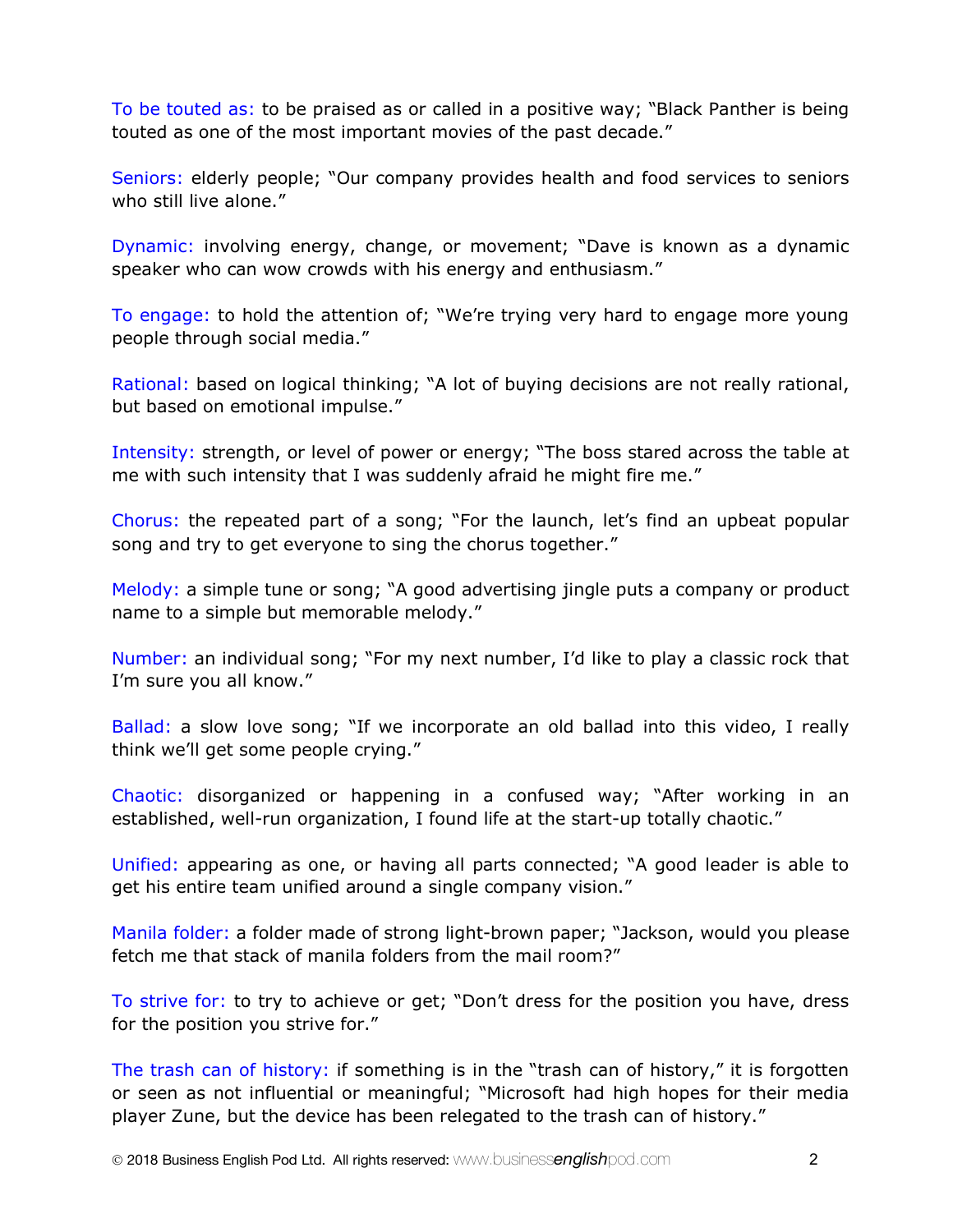## **Transcript**

Hello and welcome back to the Skills 360 podcast. I'm your host, Tim Simmons, and today I want to look at making your ideas stick.

Have you ever been in a meeting or listened to a presentation where someone talks about their big idea? And then, forty PowerPoint slides later, you're still not quite sure what they're talking about, or why their idea is so great? Well, there might be a good idea somewhere behind it all, but for some reason it didn't stick.

On the flip side, there are ideas that you couldn't forget if you wanted to. For whatever reason, people understand them, they remember them, and they get behind them. The ones that stick are the exceptions. Business history is littered with ideas – for products or business models - that never became popular.

So what's the difference? Why do some ideas stick while others die a sad death? In our last lesson, I talked about keeping it real and keeping it relevant. Those are two important ways of increasing stickiness. Today I want to focus on keeping it simple and keeping it dynamic.

Let's start with keeping it simple. That deck of 40 PowerPoint slides? There are probably just four or five in there that convey the core of your idea. The rest is fluff. Now, you might be thinking that you need details and explanation to support your idea. That's true. But you need to prioritize those points. Combine them. Support your idea with *three* smaller ideas, not 39.

Ideally, you should be able to express your idea in a single sentence. The founder of Uber once described his idea like this: "You push a button and in five minutes a Mercedes picks you up and takes you where you want to go." The company later simplified that even more to "Tap a button, get a ride."

You'll notice that there's no buzzwords there. There's no talk of "platform" or "users" or even "app." It's just a simple description of a great idea. So use simple sentences and simple words.

Sometimes it helps to use common reference points in your one-sentence idea. For example, a new dating app called Stitch is touted as "Tinder for seniors." Everyone knows Tinder, so Stitch can use that knowledge to make their idea clear.

Besides keeping it simple, you need to keep it dynamic. What do I mean by dynamic? I mean make it surprising and fresh. And engage multiple senses or emotions. This is especially true for presentations. You can't use the same template for every purpose. Getting your new idea to stick isn't the same as making sure a team of managers understands the sales figures from the first quarter.

When you're presenting information, you might follow the standard pattern of "tell them what you're going to tell them, then tell them, then tell them what you've told them." That might work for some purposes, but it's not a really sticky format.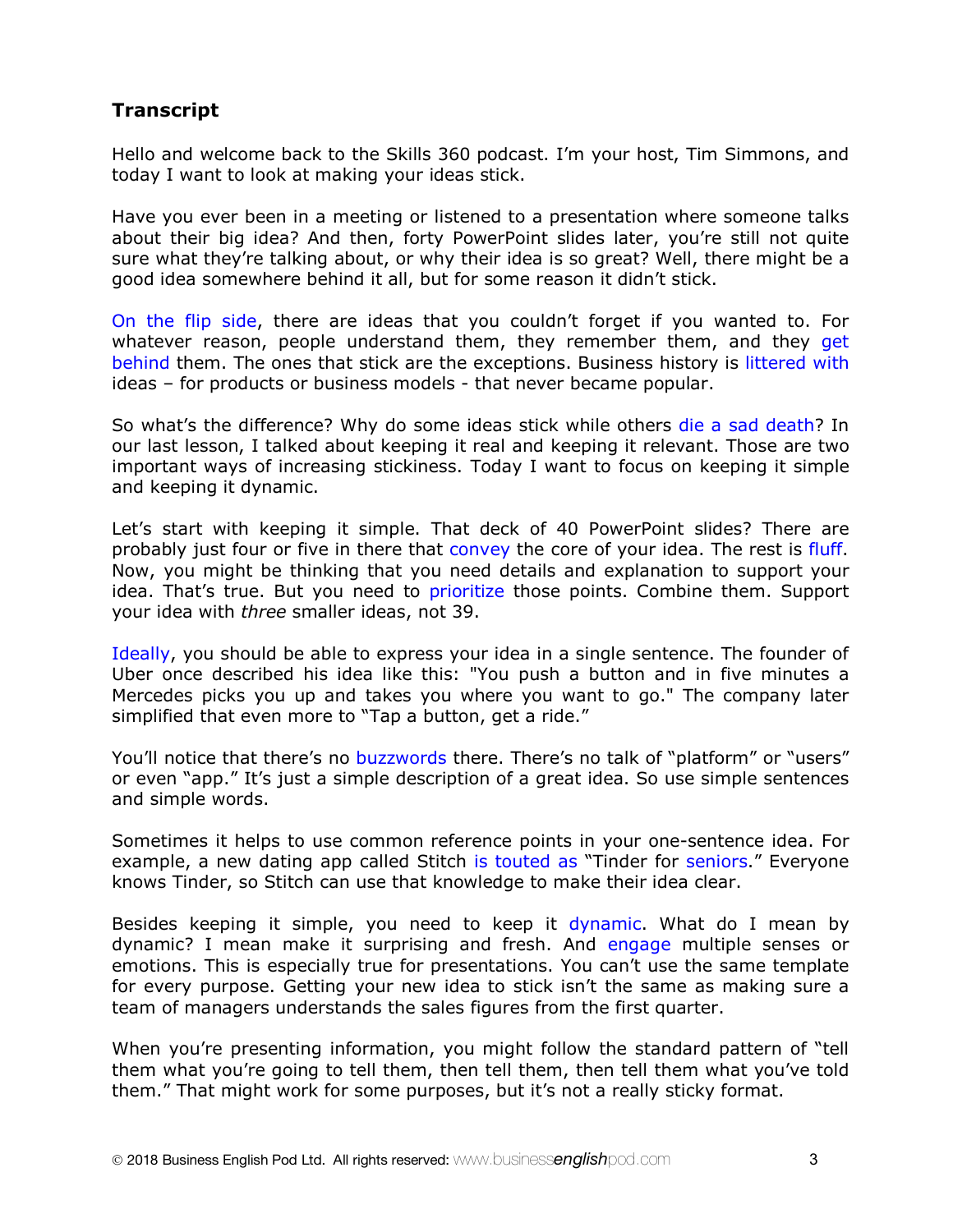You've got to get people's attention, then keep it. Start by saying something that's never been said before. Wake your listeners up with a shocking fact, a mystery, or a bit of humor. Appeal not just to their rational brains, but their hearts. And give them a visual that enhances the shock, or the mystery, or the humor.

Think of music. A good song has changes in volume and intensity. It includes some repetition – just think of the chorus and the melody – but if it has only one emotional level it won't have impact. And think of a whole album of songs, if you still listen to albums. You've got to mix up the dance numbers with the ballads.

At the same time, you need to work around the melody and chorus. If you're using PowerPoint, don't completely change the formatting on every slide. That just confuses people. You need to make it dynamic, but not *chaotic*. It needs to be exciting, but still unified.

Now, I want to talk for just a moment about someone who really knows about stickiness: Steve Jobs. It was just over 10 years ago that he introduced the MacBook Air. How did he do it? Well, he chose to emphasize one simple feature: how thin it was. And he did that in a fresh and dynamic way. During his presentation, he picked up a simple manila folder and showed it to the audience. Then he pulled the MacBook Air out of it. Simple, surprising, and effective.

And that's what you should strive for, as you keep it simple and keep it dynamic. And if you also keep it real and relevant, as I explained last time, there's a good chance your idea will stick, rather than ending up in the trash can of history.

That's all for today. If you'd like to test yourself on what we've just covered, have a look at the **BusinessEnglishPod.com** website. There you'll find a quiz about today's show as well as a complete transcript.

So long. And see you again soon.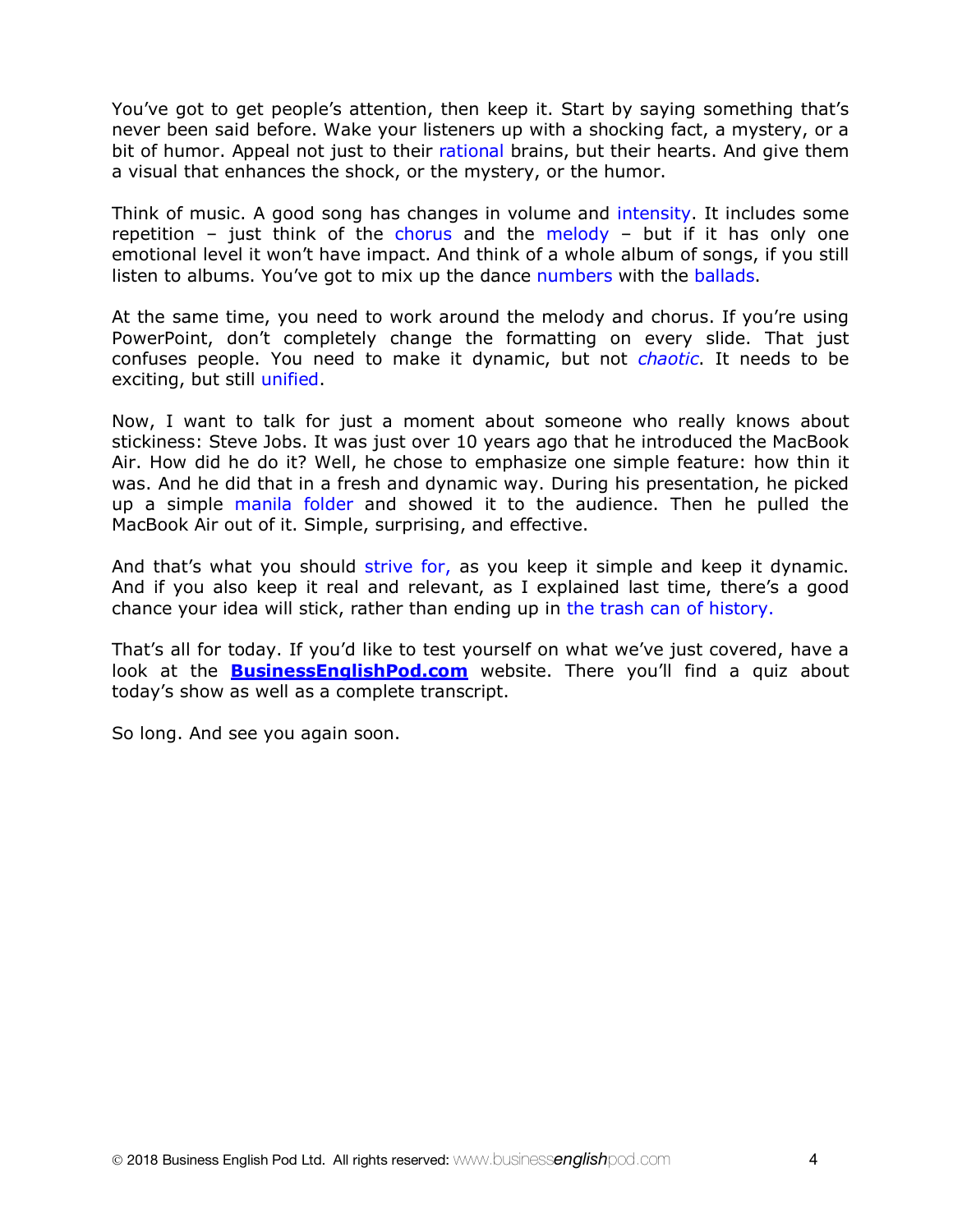## **Review**

- 1. To support an idea effectively but simply, you should…
	- A …use as many points as possible.
	- B …avoid PowerPoint.
	- C …decide which supporting points are most important.
	- D …provide just one powerful supporting idea.
- 2. Which of the following should you do to state an idea simply? [choose 2]
	- A Express it in a single sentence.
	- B Use popular buzzwords.
	- C Avoid simple words.
	- D Talk about things people are familiar with.
- 3. Which of the following sentences demonstrates using a common reference point to describe an idea? [choose 2]
	- A This new mouse is unlike anything you've ever seen before.
	- B The new Kia Stinger is the Porsche for the common man.
	- C I'm talking about building the Starbucks for tea drinkers.
	- D I'd like to see everyone give up their iPhones for our new mobile device.
- 4. When giving presentations, you should remember to…
	- A … incorporate music.
	- B … tell people what you'll talk about at the beginning and end.
	- C … use a simple template.
	- D ... change your approach according to your purpose.
- 5. Which of the following are ways of keeping it dynamic? [choose all that apply]
	- A Using shock.
	- B Using numbers.
	- C Using humor.
	- D Using mystery.
	- E Using logic.
	- F Using visuals.
	- G Using a melody.
	- H Using emotions.
- 6. What feature of the MacBook Air did Steve Jobs choose to emphasize?
	- A Its memory.
	- B Its thinness.
	- C Its packaging.
	- D Its color.